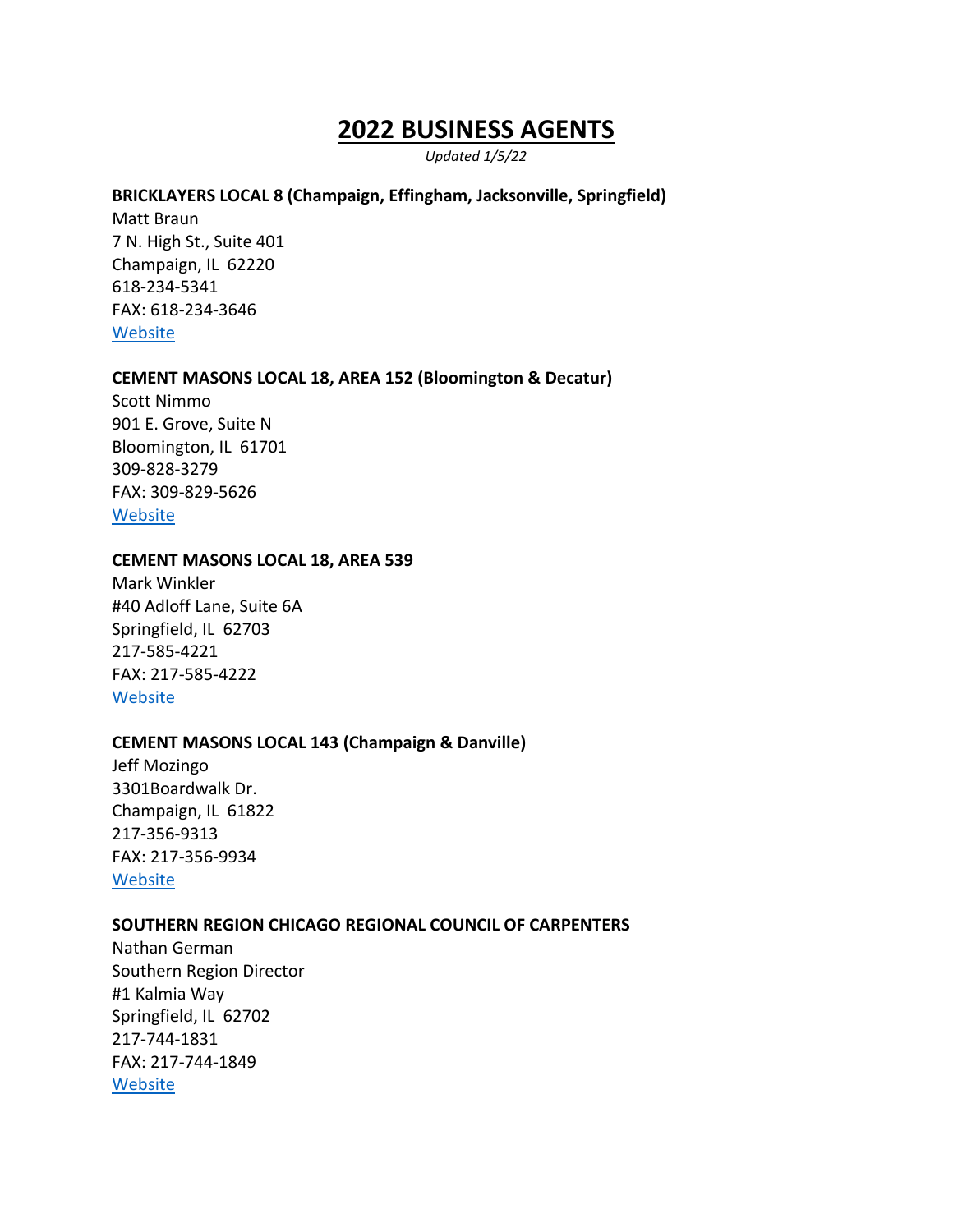#### **CARPENTERS LOCAL 237 (Peoria)**

Matt Bender 2412 N. Main St. E. Peoria, IL 61611 309-698-1830 FAX: 309-698-9664 [Website](http://www.carpenters237.com/)

#### **CARPENTERS LOCAL 243 (Champaign)**

Houston Kirby Joshua Robertson 402 S. Duncan Rd. Champaign, IL 61821 217-356-5463 FAX: 217-356-2981 [Website](http://www.carpenters243.com/)

#### **CARPENTERS LOCAL 270 (Springfield)**

RJ Finneran Mike Martin Tom Muchow 211 W. Lawrence Springfield, IL 62704 217-528-7571 FAX: 217-528-9364 [Website](http://carpenters270.com/)

#### **MILLWRIGHT LOCAL 1693 (Lincoln)**

Jeff Bort John P. Dunn III Nathan Hodgson 602 Keokuk Street Lincoln, IL 62656 217-735-1051 FAX: 217-732-1051

#### **IRON WORKERS LOCAL 46 (Springfield-Decatur)**

Brian Baskett 2888 East Cook St. Springfield, IL 62703 217-528-4041 FAX: 217-528-9046 **[Website](http://www.ironworkers46.org/)**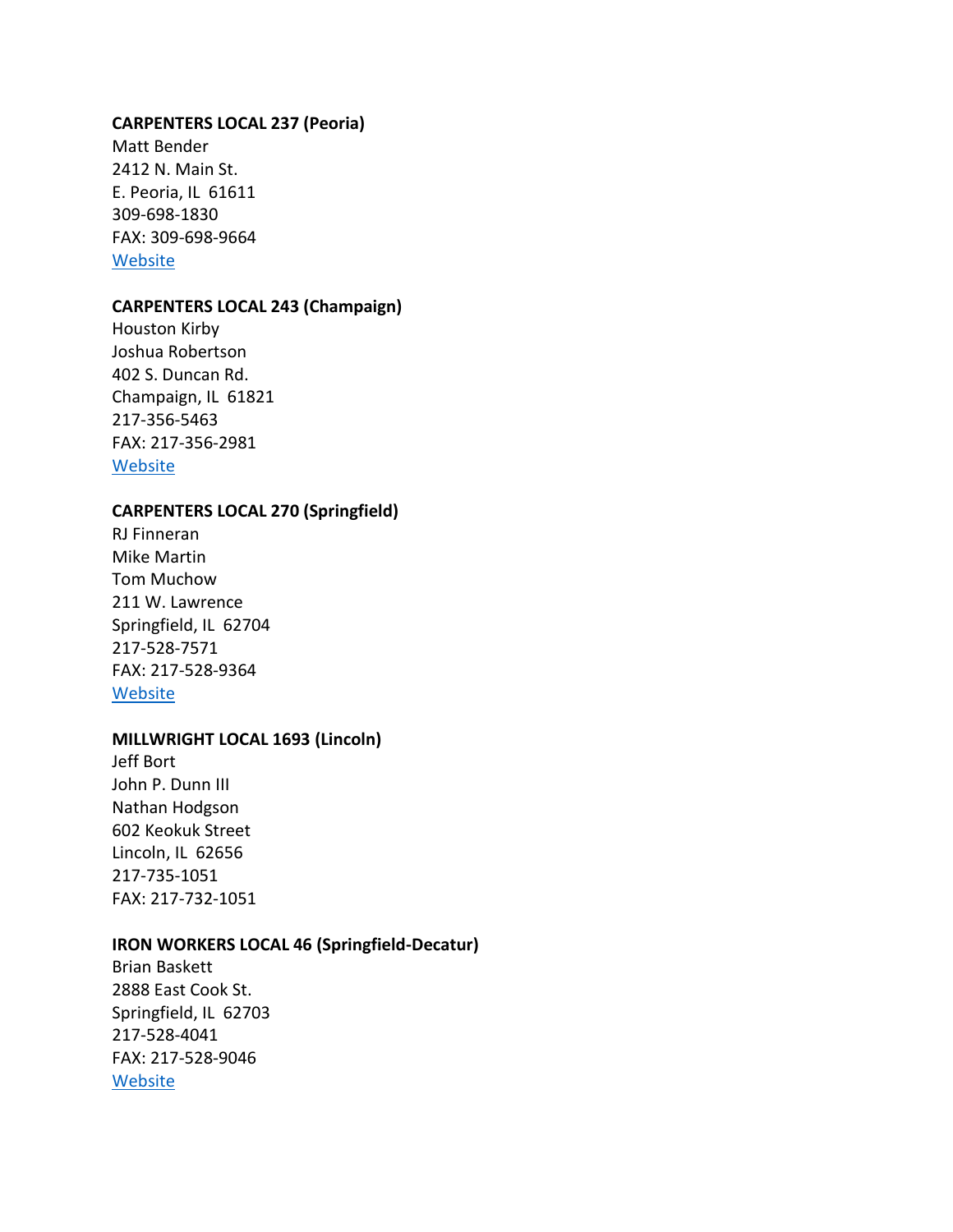#### **IRON WORKERS LOCAL 380 (Champaign-Danville)**

Chuck Black 1602 E. Butzow Drive Urbana, IL 61802 217-367-6014 FAX: 217-367-6614 [Website](http://ironworkers380.org/)

#### **LABORERS LOCAL 159 (Decatur)**

Josh McElravy 2293 East Logan Decatur, IL 62526 217-422-3078 FAX: 217-422-8031 [Website](http://www.central-laborers.com/local_159.html)

# **LABORERS LOCAL 231 (Adams, Hancock, McDonough, Brown, Mason, Pike, Schuyler)**

Steven Schroeder 2503 Broadway P.O. Box 374 Pekin, IL 61554 309-347-7106 FAX: 309-347-9498 [Website](http://laborerslocal231.unionactive.com/)

# **LABORERS LOCAL 362 (Bloomington)**

Ron Paul P.O. Box 3248 2012 Fox Creek Rd. Bloomington, IL 61702-3248 309-828-4368 FAX: 309- 828-6303 [Website](http://www.liunalocal362.org/home)

#### **LABORERS LOCAL 477 (Springfield)**

Brad Schaive 1615 N. Dirksen Parkway Springfield, IL 62702 217-522-0014 or 4611 FAX: 217-522-0090 [Website](http://www.central-laborers.com/local_477.html)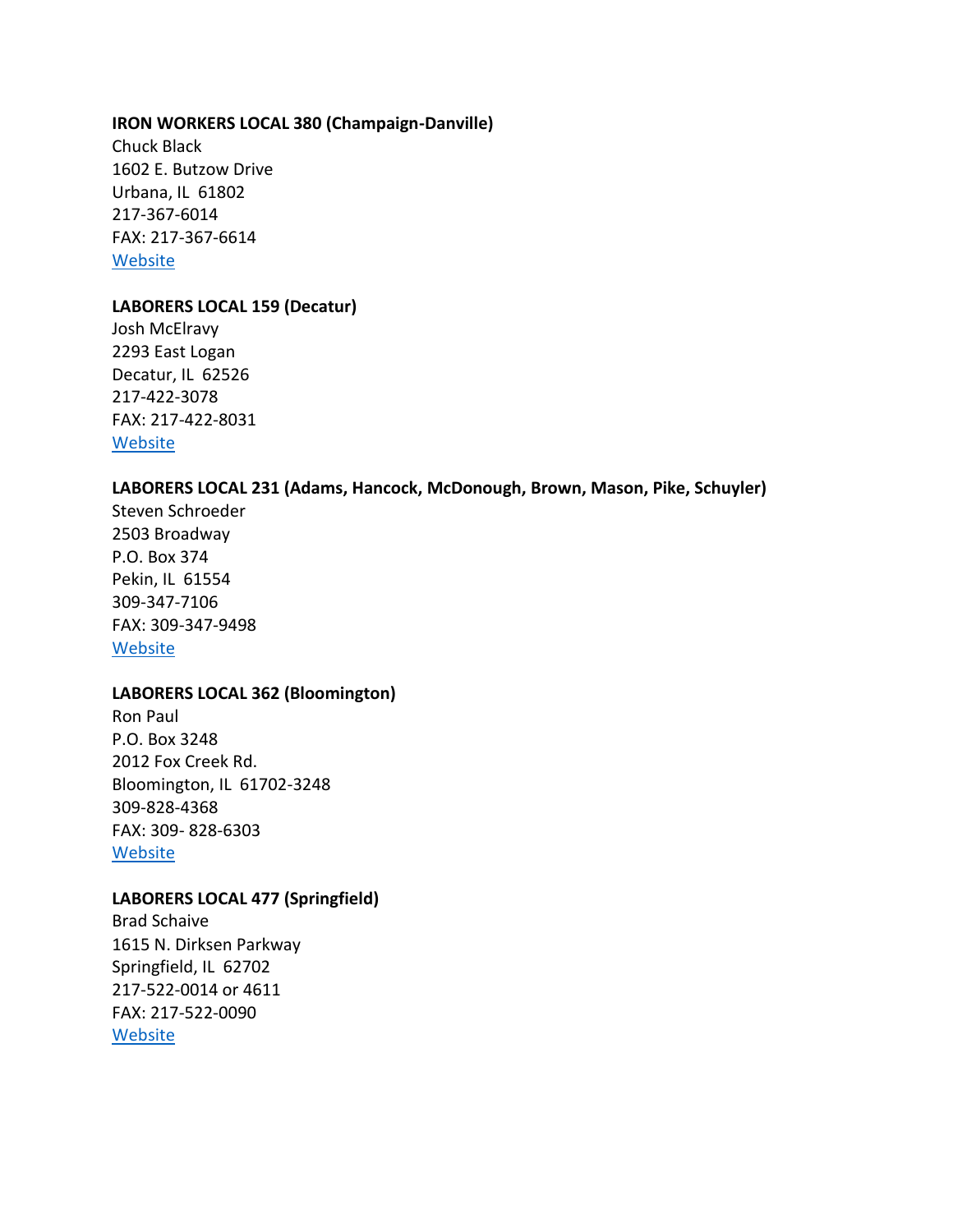#### **LABORERS LOCAL 703 (Champaign)**

Rusty Davenport 108 E. Anthony Drive Urbana, IL 61802 217-367-0703 FAX: 217-384-2122 [Website](https://laborerslocal703.org/)

## **LABORERS LOCAL 996 (Woodford)**

Ron Ellis P.O. Box 410 107 East Broad Street Roanoke, IL 61561 309-923-3211 FAX: 309-923-7080 [Website](http://www.central-laborers.com/local_996.html)

## **OPERATING ENGINEERS LOCAL 965 (Springfield, Decatur)**

Bret Scaggs 3520 East Cook Street Springfield, IL 62703 217-528-9659 FAX: 217-528-9060 **[Website](http://www.iuoe965.org/)** 

# **PAINTER DISTRICT COUNCIL 58**

Carl Farrell 2501 59th St. St. Louis, MO 63110 314-697-3327 FAX: 314-647-3350 **[Website](http://www.dc58iupat.net/index.html)** 

# **PAINTERS LOCAL 90 (Springfield)**

Allan Lauher 3223 Lake Plaza Dr. Springfield, IL 62707 217-529-6976 FAX: 217-529-6658 [Website](http://www.dc58iupat.net/html/springfield.html)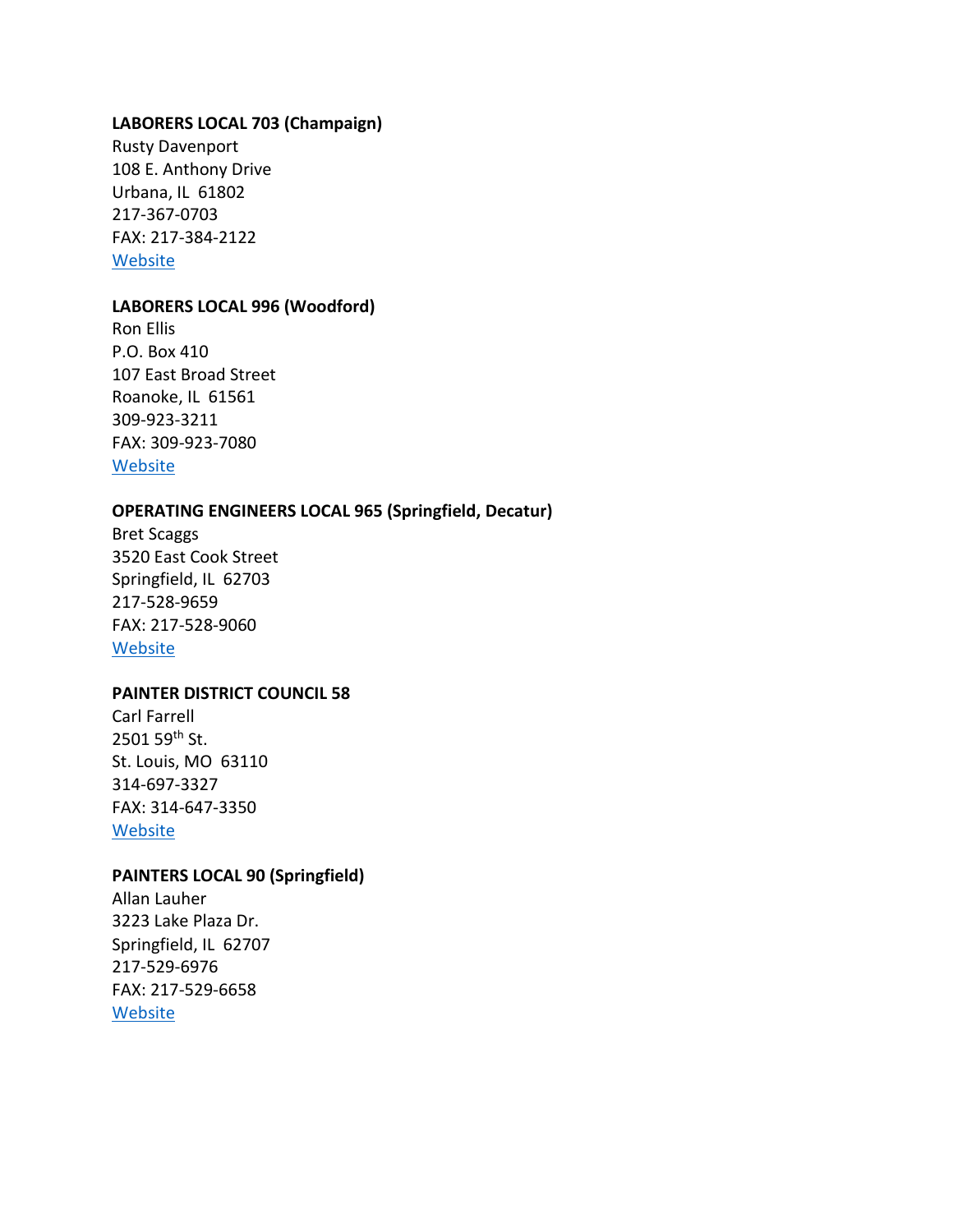## **PAINTERS LOCAL 288 (Decatur)**

Bill Francisco 234 W. Cerro Gordo Street Decatur, IL 62526 217-428-3013 FAX: 217-422-5793 [Website](http://www.dc58iupat.net/html/decatur.html)

## **PAINTERS LOCAL 363 (Champaign)**

Chad Anderson 3301 Boardwalk Dr. Champaign, IL 61822 217-356-9114 FAX: 217-356-0381 **[Website](http://www.dc58iupat.net/html/champaign.html)** 

# **PLASTERERS LOCAL 18, AREA 59 (Springfield)**

Mark Winkler 400 NE Jefferson, Suite 300 Peoria, IL 61603 309-497-2870 FAX: 309-497-2873 [Website](https://www.opcmia.org/us-locals/)

# **PLASTERERS LOCAL 18, AREA 152 (Bloomington, Decatur)**

Mark Winkler 400 NE Jefferson, Suite 300 Peoria, IL 61603 309- 497-2870 FAX: 309-497-2873 [Website](https://www.opcmia.org/?option=com_content&task=view&id=100&Itemid=49)

## **PLASTERERS LOCAL 143 (Champaign**)

Jeff Mozingo P.O. Box 6569 Champaign, IL 61826-6569 217-356-9313 FAX: 217-356-9934 **[Website](https://www.opcmia.org/?option=com_content&task=view&id=100&Itemid=49)**